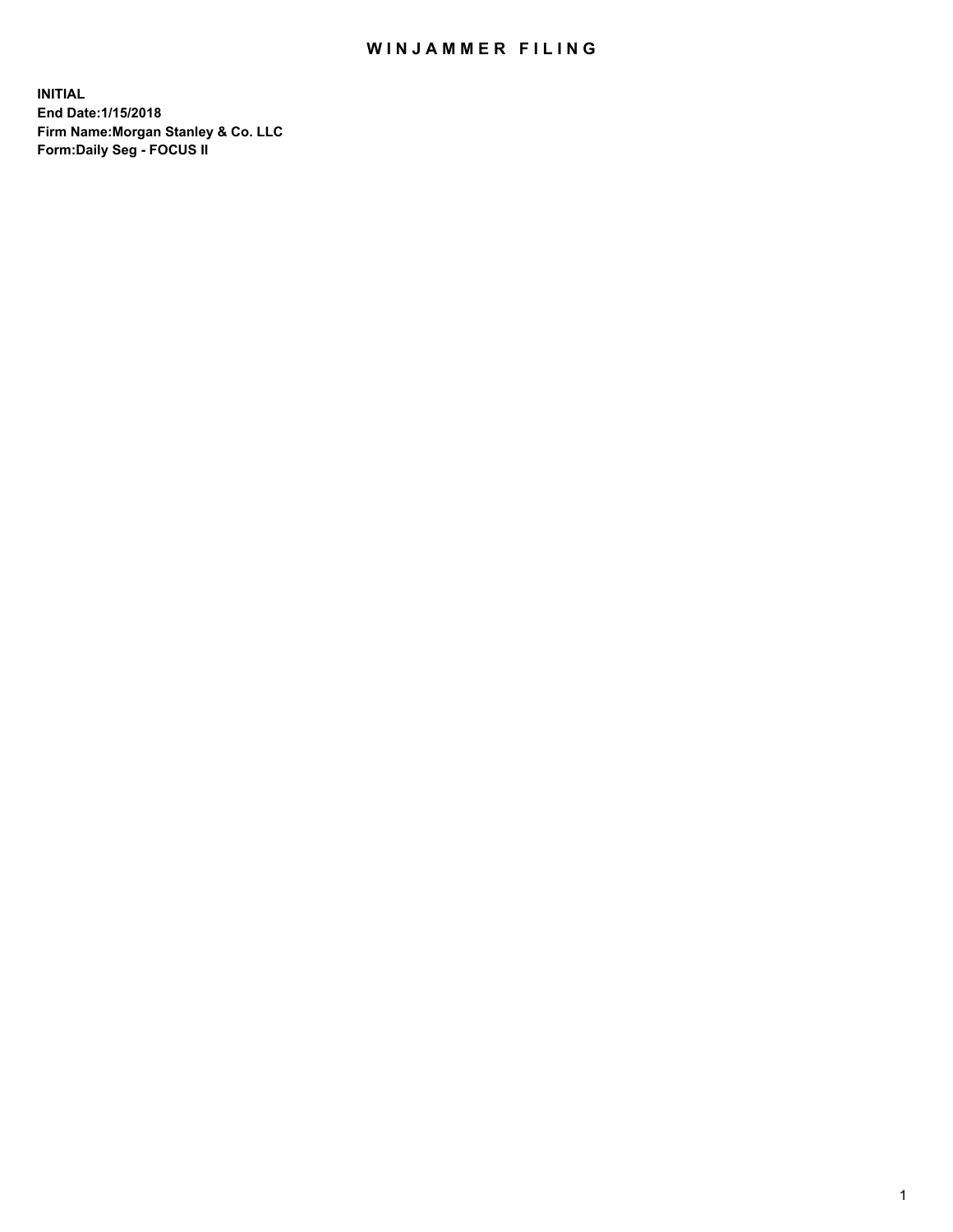### **INITIAL End Date:1/15/2018 Firm Name:Morgan Stanley & Co. LLC Form:Daily Seg - FOCUS II Daily Segregation - Cover Page**

| Name of Company                                                                   | Morgan Stanley & Co. LLC     |
|-----------------------------------------------------------------------------------|------------------------------|
| <b>Contact Name</b>                                                               | Ikram Shah                   |
| <b>Contact Phone Number</b>                                                       | 212-276-0963                 |
| <b>Contact Email Address</b>                                                      | lkram.shah@morganstanley.com |
| FCM's Customer Segregated Funds Residual Interest Target (choose one):            |                              |
| a. Minimum dollar amount: ; or                                                    | 285,000,000                  |
| b. Minimum percentage of customer segregated funds required:%; or                 |                              |
| c. Dollar amount range between: and; or                                           | 00                           |
| d. Percentage range of customer segregated funds required between: % and %.       | 0 <sub>0</sub>               |
| FCM's Customer Secured Amount Funds Residual Interest Target (choose one):        |                              |
| a. Minimum dollar amount: ; or                                                    | 140,000,000                  |
| b. Minimum percentage of customer secured funds required:%; or                    |                              |
| c. Dollar amount range between: and; or                                           | 00                           |
| d. Percentage range of customer secured funds required between: % and %.          | 0 <sub>0</sub>               |
| FCM's Cleared Swaps Customer Collateral Residual Interest Target (choose one):    |                              |
| a. Minimum dollar amount: ; or                                                    | 92,000,000                   |
| b. Minimum percentage of cleared swaps customer collateral required:% ; or        | <u>0</u>                     |
| c. Dollar amount range between: and; or                                           | <u>00</u>                    |
| d. Percentage range of cleared swaps customer collateral required between:% and%. | 00                           |
|                                                                                   |                              |

Attach supporting documents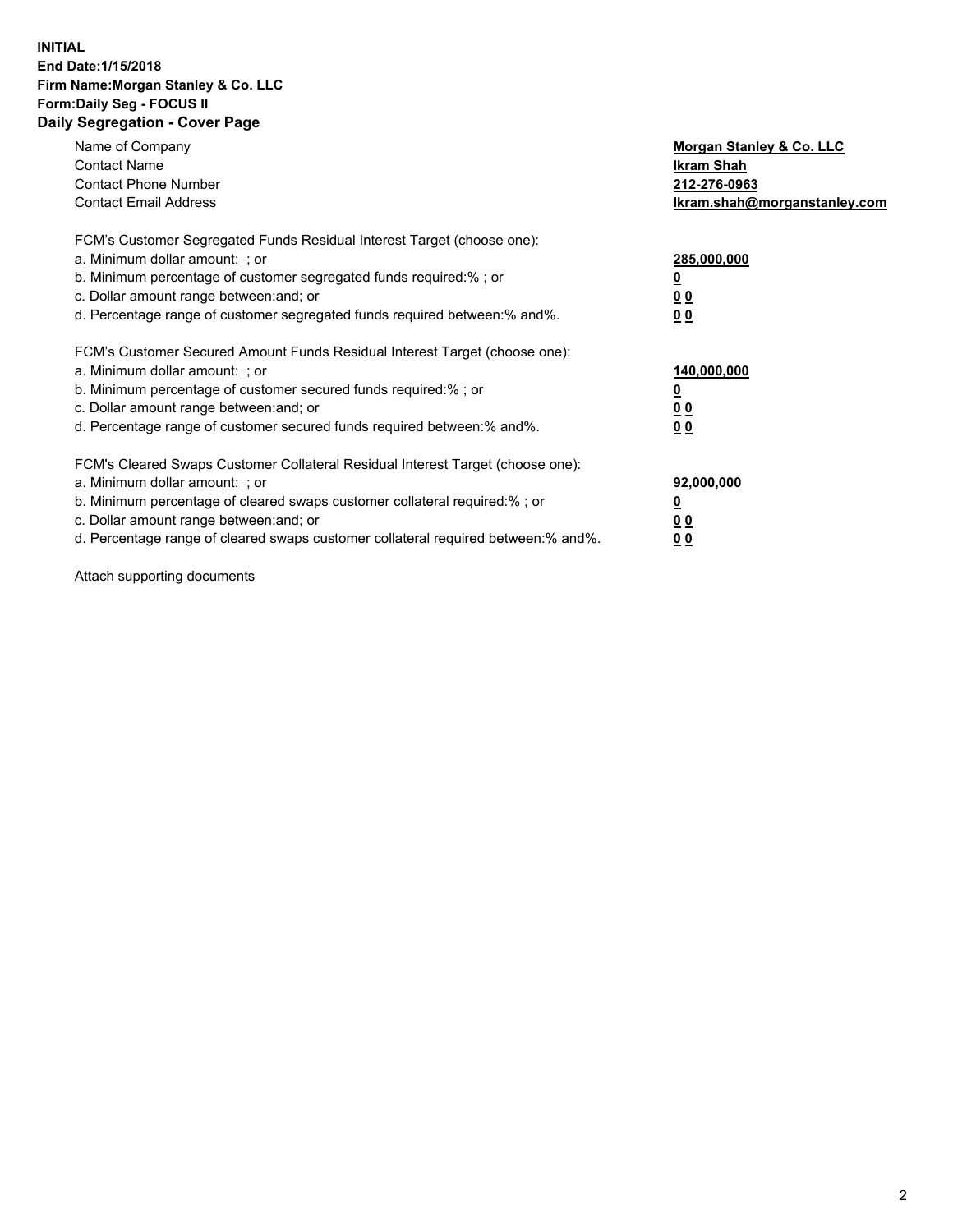## **INITIAL End Date:1/15/2018 Firm Name:Morgan Stanley & Co. LLC Form:Daily Seg - FOCUS II**

## **Daily Segregation - Secured Amounts**

|     | <b>Daily Ocglegation - Occurred Amounts</b>                                                 |                                   |
|-----|---------------------------------------------------------------------------------------------|-----------------------------------|
|     | Foreign Futures and Foreign Options Secured Amounts                                         |                                   |
|     | Amount required to be set aside pursuant to law, rule or regulation of a foreign            | $0$ [7305]                        |
|     | government or a rule of a self-regulatory organization authorized thereunder                |                                   |
| 1.  | Net ledger balance - Foreign Futures and Foreign Option Trading - All Customers             |                                   |
|     | A. Cash                                                                                     | 2,809,039,439 [7315]              |
|     | B. Securities (at market)                                                                   | 1,693,932,825 [7317]              |
| 2.  | Net unrealized profit (loss) in open futures contracts traded on a foreign board of trade   | 974,712,366 [7325]                |
| 3.  | Exchange traded options                                                                     |                                   |
|     | a. Market value of open option contracts purchased on a foreign board of trade              | 11,328,998 [7335]                 |
|     | b. Market value of open contracts granted (sold) on a foreign board of trade                | -14,092,387 [7337]                |
| 4.  | Net equity (deficit) (add lines 1.2. and 3.)                                                | 5,474,921,241 [7345]              |
| 5.  | Account liquidating to a deficit and account with a debit balances - gross amount           | 11,949,188 [7351]                 |
|     | Less: amount offset by customer owned securities                                            | -11,216,070 [7352] 733,118 [7354] |
| 6.  | Amount required to be set aside as the secured amount - Net Liquidating Equity              | 5,475,654,359 [7355]              |
|     | Method (add lines 4 and 5)                                                                  |                                   |
| 7.  | Greater of amount required to be set aside pursuant to foreign jurisdiction (above) or line | 5,475,654,359 [7360]              |
|     | 6.                                                                                          |                                   |
|     | FUNDS DEPOSITED IN SEPARATE REGULATION 30.7 ACCOUNTS                                        |                                   |
| 1.  | Cash in banks                                                                               |                                   |
|     | A. Banks located in the United States                                                       | 236, 155, 355 [7500]              |
|     | B. Other banks qualified under Regulation 30.7                                              | 871,210,743 [7520] 1,107,366,098  |
|     |                                                                                             | [7530]                            |
| 2.  | Securities                                                                                  |                                   |
|     | A. In safekeeping with banks located in the United States                                   | 348,778,332 [7540]                |
|     | B. In safekeeping with other banks qualified under Regulation 30.7                          | 0 [7560] 348,778,332 [7570]       |
| 3.  | Equities with registered futures commission merchants                                       |                                   |
|     | A. Cash                                                                                     | 8,466,170 [7580]                  |
|     | <b>B.</b> Securities                                                                        | $0$ [7590]                        |
|     | C. Unrealized gain (loss) on open futures contracts                                         | 503,716 [7600]                    |
|     | D. Value of long option contracts                                                           | $0$ [7610]                        |
|     | E. Value of short option contracts                                                          | 0 [7615] 8,969,886 [7620]         |
| 4.  | Amounts held by clearing organizations of foreign boards of trade                           |                                   |
|     | A. Cash                                                                                     | $0$ [7640]                        |
|     | <b>B.</b> Securities                                                                        | $0$ [7650]                        |
|     | C. Amount due to (from) clearing organization - daily variation                             | $0$ [7660]                        |
|     | D. Value of long option contracts                                                           | $0$ [7670]                        |
|     | E. Value of short option contracts                                                          | 0 [7675] 0 [7680]                 |
| 5.  | Amounts held by members of foreign boards of trade                                          |                                   |
|     | A. Cash                                                                                     | 1,883,674,887 [7700]              |
|     | <b>B.</b> Securities                                                                        | 1,345,154,492 [7710]              |
|     | C. Unrealized gain (loss) on open futures contracts                                         | 974,208,651 [7720]                |
|     | D. Value of long option contracts                                                           | 11,328,998 [7730]                 |
|     | E. Value of short option contracts                                                          | -14,092,387 [7735] 4,200,274,641  |
| 6.  |                                                                                             | $[7740]$                          |
| 7.  | Amounts with other depositories designated by a foreign board of trade                      | $0$ [7760]                        |
| 8.  | Segregated funds on hand<br>Total funds in separate section 30.7 accounts                   | $0$ [7765]                        |
| 9.  | Excess (deficiency) Set Aside for Secured Amount (subtract line 7 Secured Statement         | 5,665,388,957 [7770]              |
|     | Page 1 from Line 8)                                                                         | 189,734,598 [7380]                |
| 10. | Management Target Amount for Excess funds in separate section 30.7 accounts                 | 140,000,000 [7780]                |
|     |                                                                                             |                                   |

11. Excess (deficiency) funds in separate 30.7 accounts over (under) Management Target **49,734,598** [7785]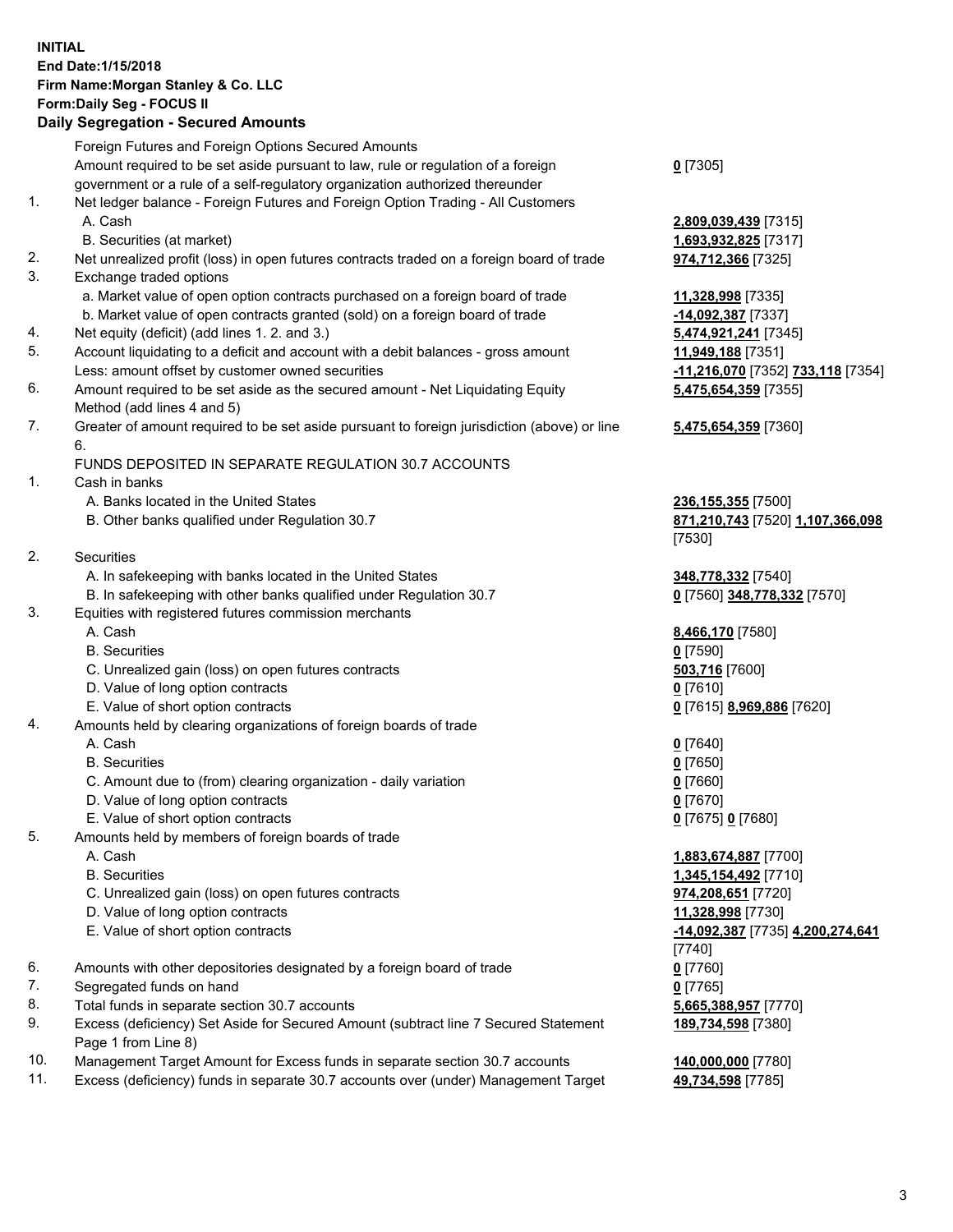## **INITIAL End Date:1/15/2018 Firm Name:Morgan Stanley & Co. LLC Form:Daily Seg - FOCUS II**

# **Daily Segregation - Segregation Statement**

SEGREGATION REQUIREMENTS(Section 4d(2) of the CEAct) 1. Net ledger balance A. Cash **7,881,013,936** [7010] B. Securities (at market) **4,835,072,421** [7020] 2. Net unrealized profit (loss) in open futures contracts traded on a contract market **1,826,051,836** [7030] 3. Exchange traded options A. Add market value of open option contracts purchased on a contract market **325,629,192** [7032] B. Deduct market value of open option contracts granted (sold) on a contract market **-518,139,978** [7033] 4. Net equity (deficit) (add lines 1, 2 and 3) **14,349,627,407** [7040] 5. Accounts liquidating to a deficit and accounts with debit balances - gross amount **310,806,199** [7045] Less: amount offset by customer securities **-241,412,052** [7047] **69,394,147** [7050] 6. Amount required to be segregated (add lines 4 and 5) **14,419,021,554** [7060] FUNDS IN SEGREGATED ACCOUNTS 7. Deposited in segregated funds bank accounts A. Cash **4,640,141,842** [7070] B. Securities representing investments of customers' funds (at market) **0** [7080] C. Securities held for particular customers or option customers in lieu of cash (at market) 8. Margins on deposit with derivatives clearing organizations of contract markets A. Cash **5,240,520,383** [7100] B. Securities representing investments of customers' funds (at market) **0** [7110] C. Securities held for particular customers or option customers in lieu of cash (at market) 9. Net settlement from (to) derivatives clearing organizations of contract markets **227,972,175** [7130] 10. Exchange traded options A. Value of open long option contracts **325,629,192** [7132] B. Value of open short option contracts **-518,139,978** [7133] 11. Net equities with other FCMs A. Net liquidating equity **3,872,977** [7140] B. Securities representing investments of customers' funds (at market) **0** [7160] C. Securities held for particular customers or option customers in lieu of cash (at market) **0** [7170] 12. Segregated funds on hand **0** [7150] 13. Total amount in segregation (add lines 7 through 12) **14,755,069,012** [7180] 14. Excess (deficiency) funds in segregation (subtract line 6 from line 13) **336,047,458** [7190] 15. Management Target Amount for Excess funds in segregation **285,000,000** [7194]

16. Excess (deficiency) funds in segregation over (under) Management Target Amount Excess

**869,752,418** [7090]

**3,965,320,003** [7120]

**51,047,458** [7198]